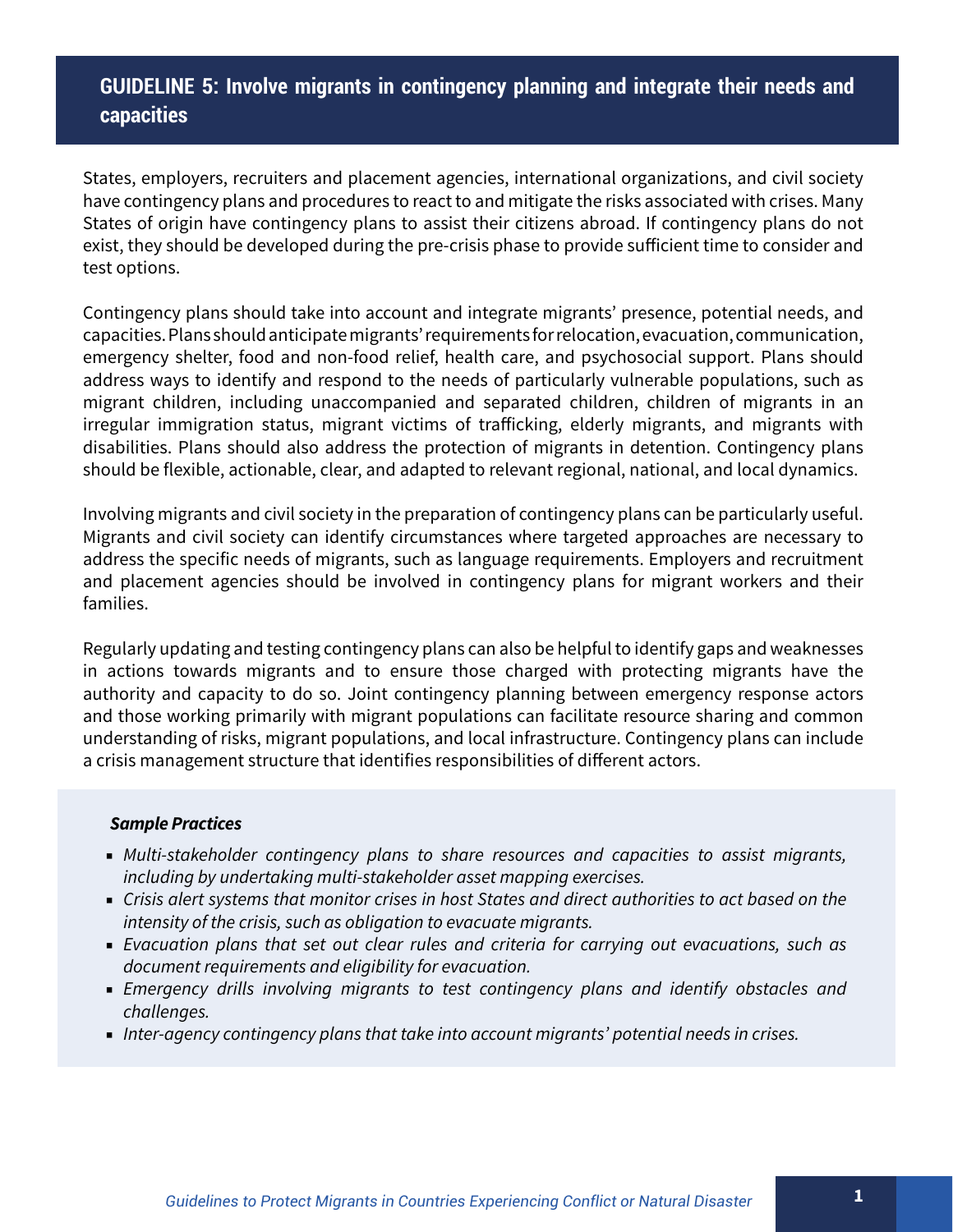## **PRACTICES TO IMPLEMENT GUIDELINE 5:**

# **Involve migrants in contingency planning and integrate their needs and capacities**

## **Multiple Stakeholders**

### *Local level responses and coordination*

Engagement and coordination with a variety of institutional and non-institutional actors is a core element of contingency planning efforts. Such actions allow stakeholders to share resources and leverage capacities. Relevant actors include:

- Consulates and other representatives of the migrants' States of origin in the host State (e.g., labor attachés);
- Non-governmental, community, and faith-based organizations working with migrant communities;
- Leaders and representatives of migrant groups and associations;
- Employers, recruiters, placement agencies, unions, and worker associations that are particularly relevant to migrant populations;
- Tour operators, hotels, and their associations;
- Translators, interpreters, and cultural mediators.

### *Support for multi-stakeholder contingency planning*

International organizations and civil society may be well placed to lead joint contingency planning processes. Industry or employer associations could serve the same role with employers, particularly small businesses or individual employers who have limited resources for planning. Supporting multi-stakeholder contingency planning includes:

- Establishing multi-stakeholder platforms to coordinate contingency plans;
- Leading multi-stakeholder asset mapping exercises;
- Negotiating multi-stakeholder agreements with service providers;
- Developing standard plans that individual actors can join or adopt.

## *Drills and tests involving migrants*

Drills to test contingency plans can serve multiple purposes. Such activities help to identify obstacles and challenges to implementation in the context of crises and raise awareness of preparedness and response measures amongst relevant stakeholders. In testing plans with migrant communities, factors to consider include:

- Timing exercises to facilitate maximum engagement;
- Providing incentives for participation;
- Coordinating the organization and advertisement of contingency plan drills with institutions migrants trust;
- Repeating drills to improve the knowledge and preparedness of short-term migrants, those in transit situations, and newcomers;
- Barriers faced by migrants in an irregular situation, including in the context of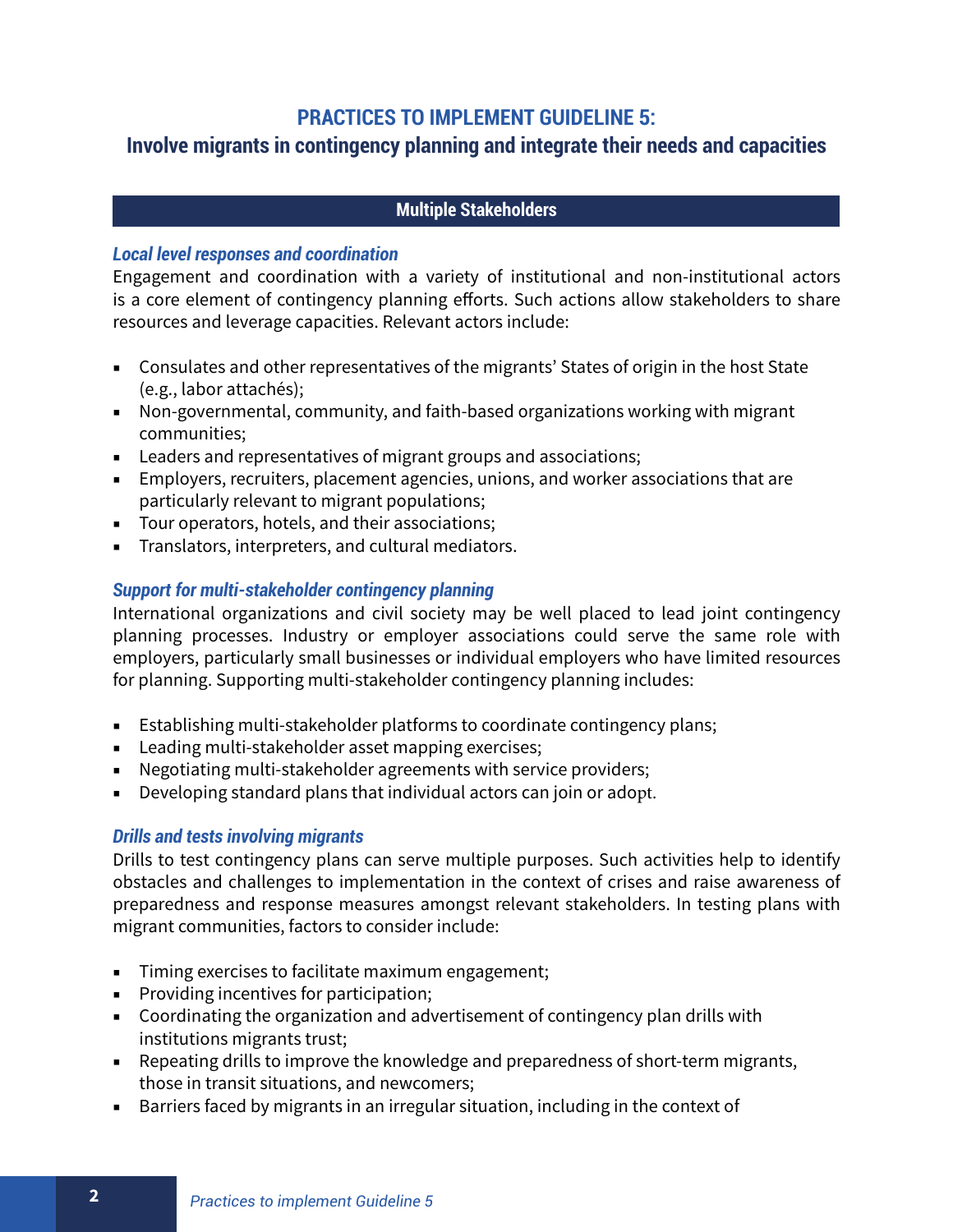clandestine employment arrangements where employers restrict the ability of migrants to participate.

## *Regional and cross-border contingency plans*

Bilateral or multilateral contingency plans on cross-border crisis coordination can improve responses. Such plans may be particularly valuable for areas that have nomadic populations, such as pastoralists or indigenous people who regularly cross international borders as part of their traditional way of life. Engaging cross-border populations and the communities who host them improves their sense of ownership of plans and can enhance responses. Mapping existing resources and pre-establishing joint asset pools can mitigate competition for resources during crises and leverage limited resources. In developing such contingency plans, factors to consider and incorporate include:

- Geographic maps of relevant areas;
- Distribution and relevant demographic characteristics of migrants;
- Illustrations of relevant routes for evacuations.

## **Host States**

## *Contingency plans adapted to account for migrants' presence and potential needs*

Contingency plans that are adapted to account for migrants' cultural, social, economic, and demographic characteristics can improve their level of preparedness and facilitate assistance to them during emergencies. Such plans should encompass a comprehensive understanding of the migrant population of concern, which could be based on community profiles that capture relevant features of at-risk communities, in particular in high-immigration areas as well as mobility patterns. Factors to consider in developing contingency plans include:

- The fact that migrants often live and work in particularly risky areas that are more exposed to natural disasters and environmental degradation, physically segregated from other communities, or lack basic infrastructure and services;
- Migrants' culturally-learned reactions to natural disasters, conflicts, and warnings;
- Which actors may be best placed to communicate and interact with migrants (e.g., if they mistrust authorities, considering how to reduce the presence of uniformed officials in evacuation areas);
- Dedicated transportation services, as migrants may have limited access to privatelyowned vehicles;
- Multilingual speakers and signage to guide migrants to access services and assistance, including evacuation ;
- Identification of safe shelters to house migrants, including in the context of evacuation;
- Stockpiling resources that account for migrants' food, religious, privacy, or linguistic needs.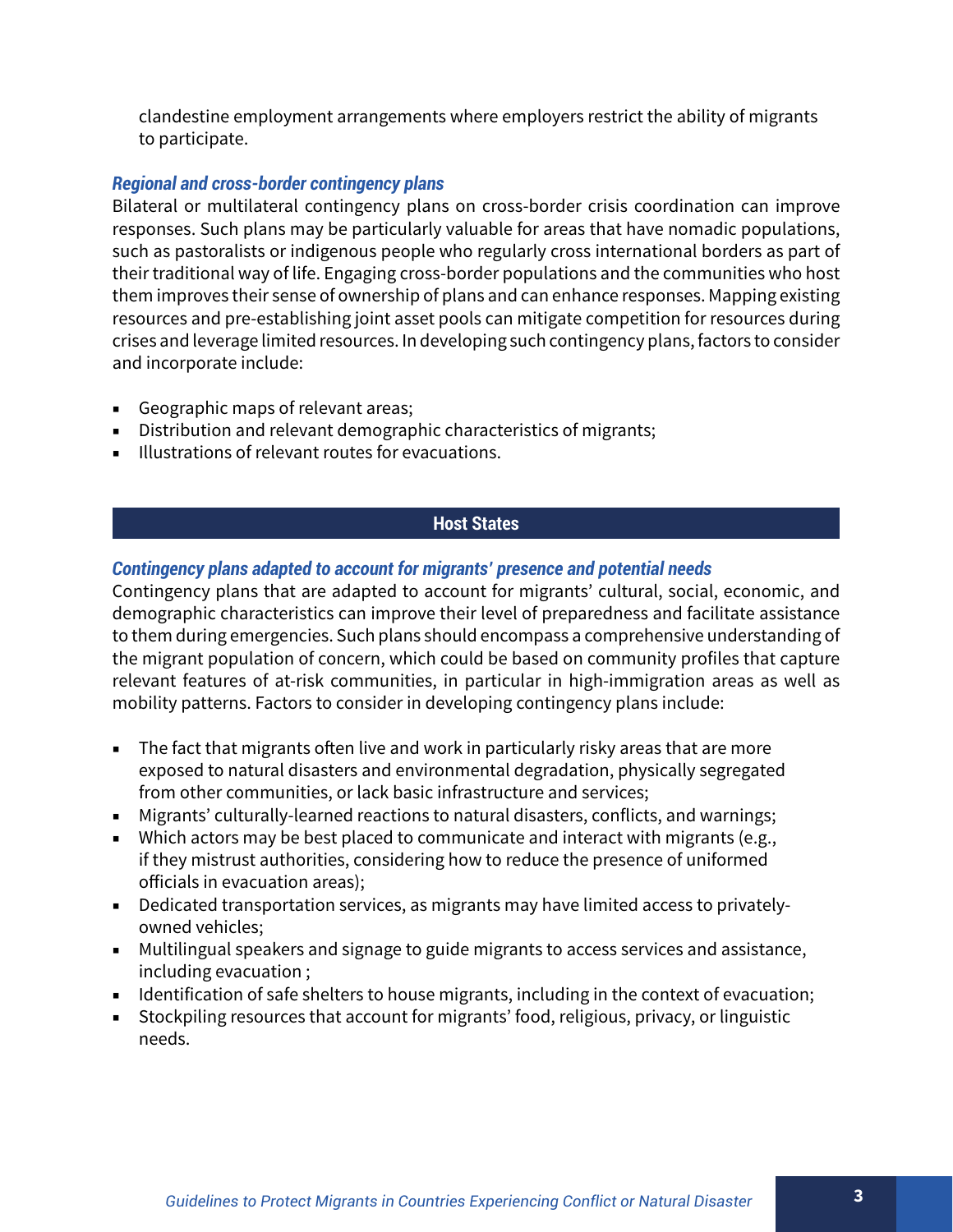#### *Contingency plans for protecting migrants in detention*

Establishing contingency plans for protecting migrants in detention in the event of a crisis can ensure that migrants in detention are not forgotten and receive the support they need. In a crisis situation, some migrants in detention may need to contact their State of origin to request evacuation support. Others may need to be relocated out of harm's way. Contingency plans could take advantage of partnership agreements with civil society or international organizations providing services to migrants in detention.

## **States of Origin**

#### *Crisis alert systems*

Alert systems that monitor crises in host States and direct authorities to act based on the intensity of the crisis provide certainty for authorities and for citizens abroad. Actions corresponding to the level of crisis may range from voluntary restrictions on travel, voluntary return, or mandatory evacuation or return. Phases of crisis alert systems can include:

A precautionary phase, where the response can include:

- Monitoring the situation;
- Assessing and updating contingency plans;
- Activating a crisis management team and other support structures;
- Coordinating with employers to ensure their preparedness to implement their respective contingency plans;
- Advising citizens to acquire or locate identity documents.

A restriction phase, where the response can include:

- Advising citizens to shelter in place with due regard to heightened risks;
- Mobilizing key personnel to relevant sites;
- Securing travel clearances and exit routes;
- Preparing for the return and reintegration of citizens.

A voluntary return phase, where the response can include:

- Implementing procedures for citizens to relocate elsewhere within the host State;
- Urging and assisting citizens to return to their State of origin.

A mandatory return phase where the response can include:

■ Implementing evacuation and return procedures.

#### *Local consular contingency plans*

States of origin may have standard contingency plans for protecting citizens abroad but these may need to be adapted to the local context in host States. Mission-specific contingency plans can include:

- Data on citizens in the host State (e.g., number, location, characteristics);
- Crisis management team organization, functions, procedures, and specific roles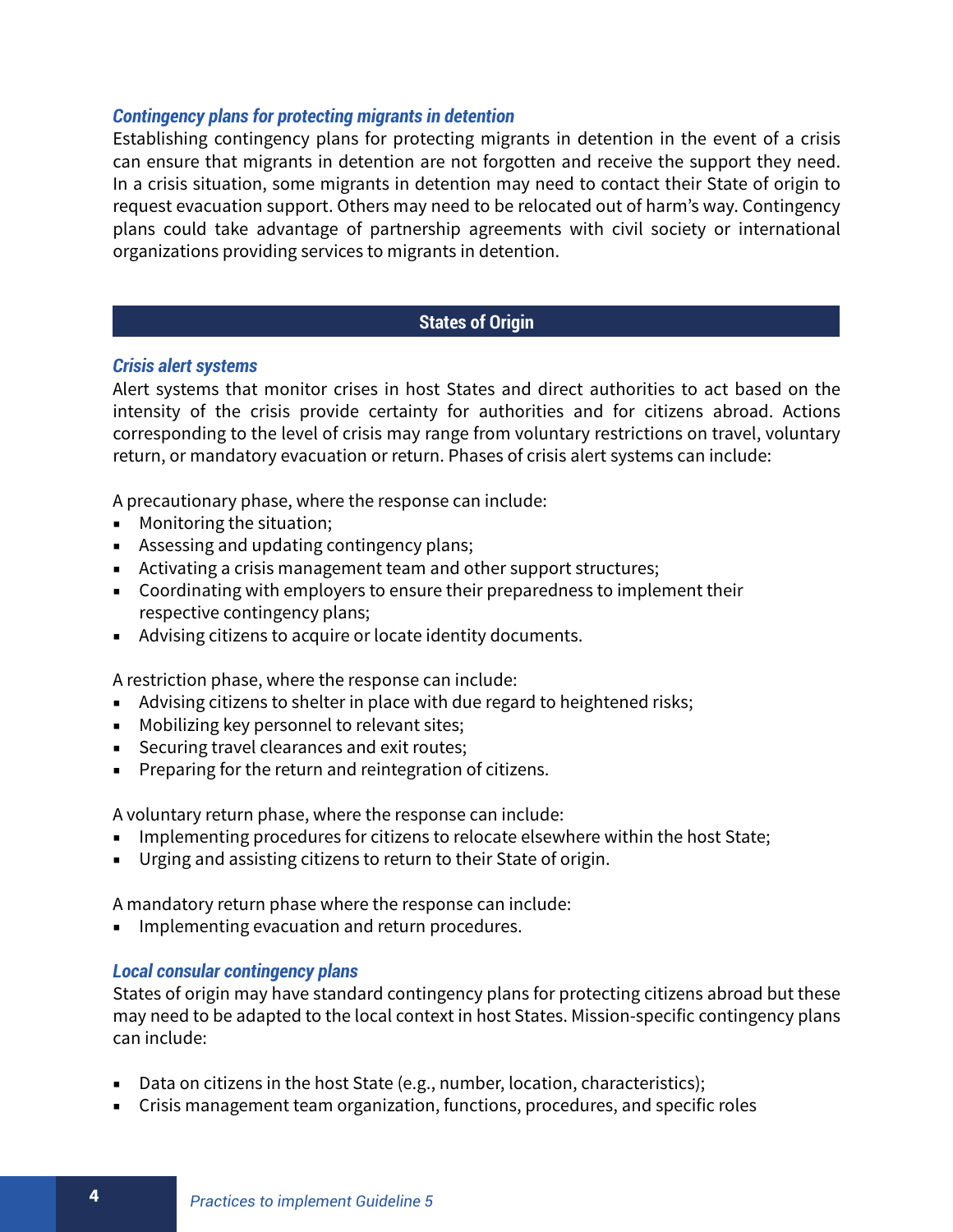of team members for emergency response. Such teams can be established on a permanent basis at the mission level and, as appropriate, be headed by the ambassador or consul general, and be comprised of labor attachés, welfare officers, social welfare attachés, police attachés, military attachés, or political officers;

- Exit routes by air, land, or sea;
- Temporary relocation sites, including within the host State;
- Logistical requirements and cost estimates;
- Key contacts in the host and transit States and international organizations;
- Contact information of consular officials and staff;
- Contact information of transport, accommodation, and other key service providers;
- Details on capacities and resources for the relocation or evacuation of citizens;
- Cooperation mechanisms with other consular missions in the region;
- Cooperation mechanisms with consular missions of other States of origin.

## *Evacuation plans and guidelines*

Clear rules and criteria for carrying out evacuations could include:

- Criteria for making the decision to evacuate;
- Eligibility criteria for who will be evacuated (e.g., whether evacuations cover citizens, non-citizen family members, internationally recruited staff, or nationally recruited staff);
- Documentation requirements to prove eligibility;
- Procedures to provide temporary documentation if identity or travel documents were lost, destroyed, or confiscated;
- Communication of evacuation procedures (e.g., including information on evacuation procedures in document packages that accompany issuance of passports, as a followup to registration of foreign travel, or on consular post websites);
- Mechanisms to request assistance;
- Responsibility for associated costs;
- Identification of evacuation sites, in the host State as well as neighboring or other States;
- Arrangements for particularly vulnerable groups, such as unaccompanied and separated children, persons with disabilities, and victims of trafficking or exploitation;
- Procedures to take personal belongings, including pets and personal property;
- Customs and other clearance processes;
- Identification of and liaison with recruitment and placement agencies sending workers abroad or major employers in the host State.

## *Crisis or rapid response teams*

Crisis or rapid response teams can be established to be deployed on short notice in the event of emergencies to support structures in place in the host State. Such teams could include consular specialists and officers from appropriate agencies of the State of origin that are trained to undertake consular or humanitarian assistance. The roles and functions of teams can include:

- Updating and maintaining information on citizens in the host State;
- Gathering intelligence reports and providing local, real-time, independent and credible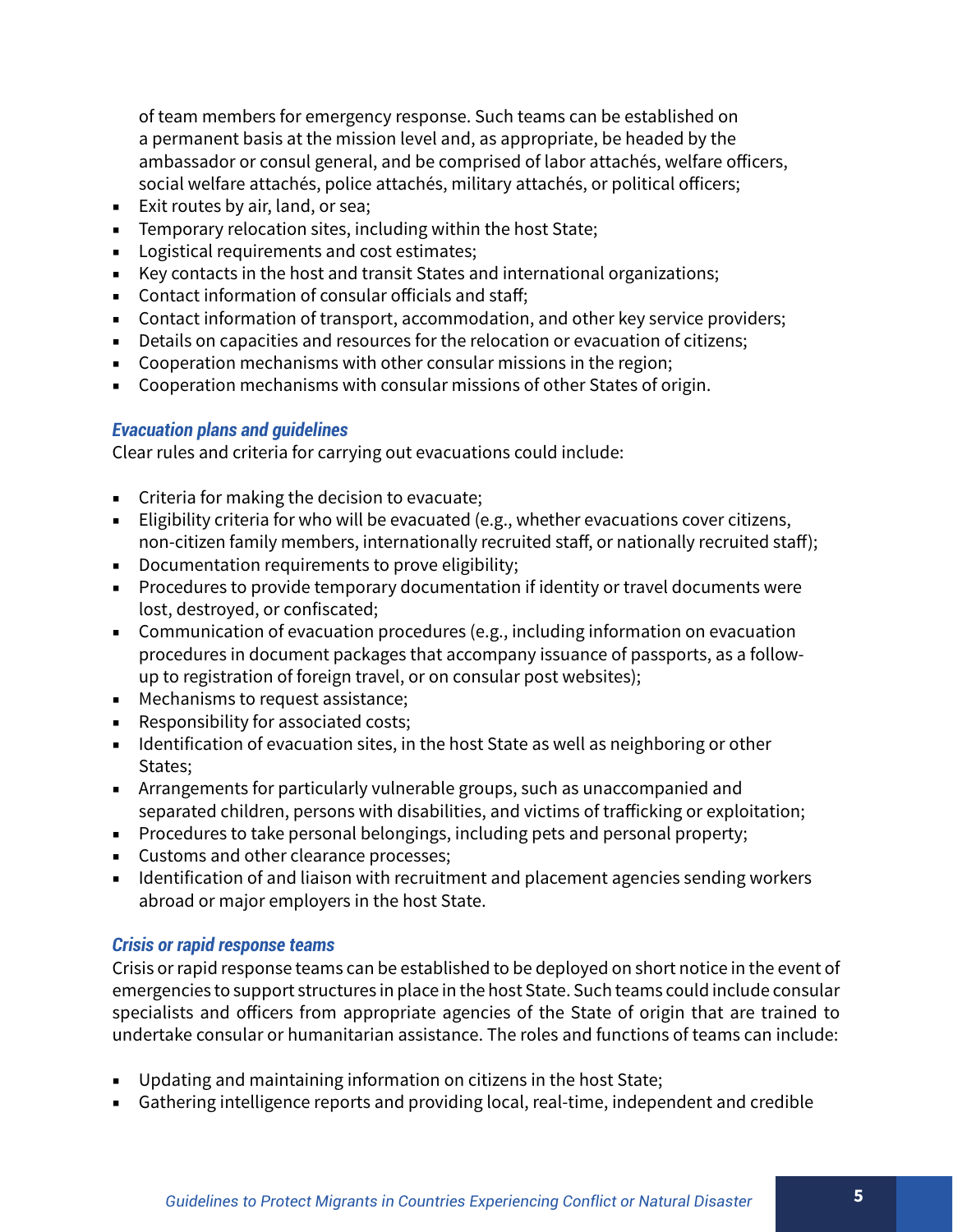assessments of the political and security situation in the host State;

- Assisting in updating and implementing evacuation and contingency plans;
- Negotiating with host States, States of transit, employers, or other relevant actors, as necessary, to remove barriers to providing citizens with assistance;
- Assisting in locating citizens and relocating them to a safer and more secure area.

## **Private Sector Actors**

## *Corporate contingency planning*

The inclusion of all migrant workers in corporate contingency planning helps ensure that the greatest number of workers will be assisted and protected during crises. Corporate contingency plans are especially important for those employing large numbers of migrants. To the extent possible, corporate contingency plans should be consistent with contingency plans of State actors. Corporate contingency planning could include:

- Specifying which units and individuals are responsible for the protection of migrant employees;
- Criteria on eligibility for relocation and evacuation (e.g., whether family members of migrant employees are eligible);
- Specifying who has authority to trigger an evacuation, the decision making process, and the means for communicating decisions;
- Pre-standing arrangements with relevant service providers
- Understanding of available local resources and services;
- Key consular contacts;
- Training on and testing of contingency plans with employees, including migrant workers;
- Establishing mechanisms for communicating with employees, including migrant workers, in the event of a crisis;
- Clarifying procedures on and how to access outstanding wages, payroll and cash assistance, and insurance;
- Developing criteria to determine when it would be safe to resume or re-establish operations in the host State and for migrants to return.

## **International Organizations**

## *Inter-agency contingency planning*

Incorporating the specific needs of migrants in inter-agency contingency plans can help international organizations to better address migrants' needs during emergency responses. Important activities may include:

- Integrating migrants in national and regional contingency planning platforms;
- Providing instructions and guidance on how to integrate migrants and their needs in contingency planning and contingency planning tools;